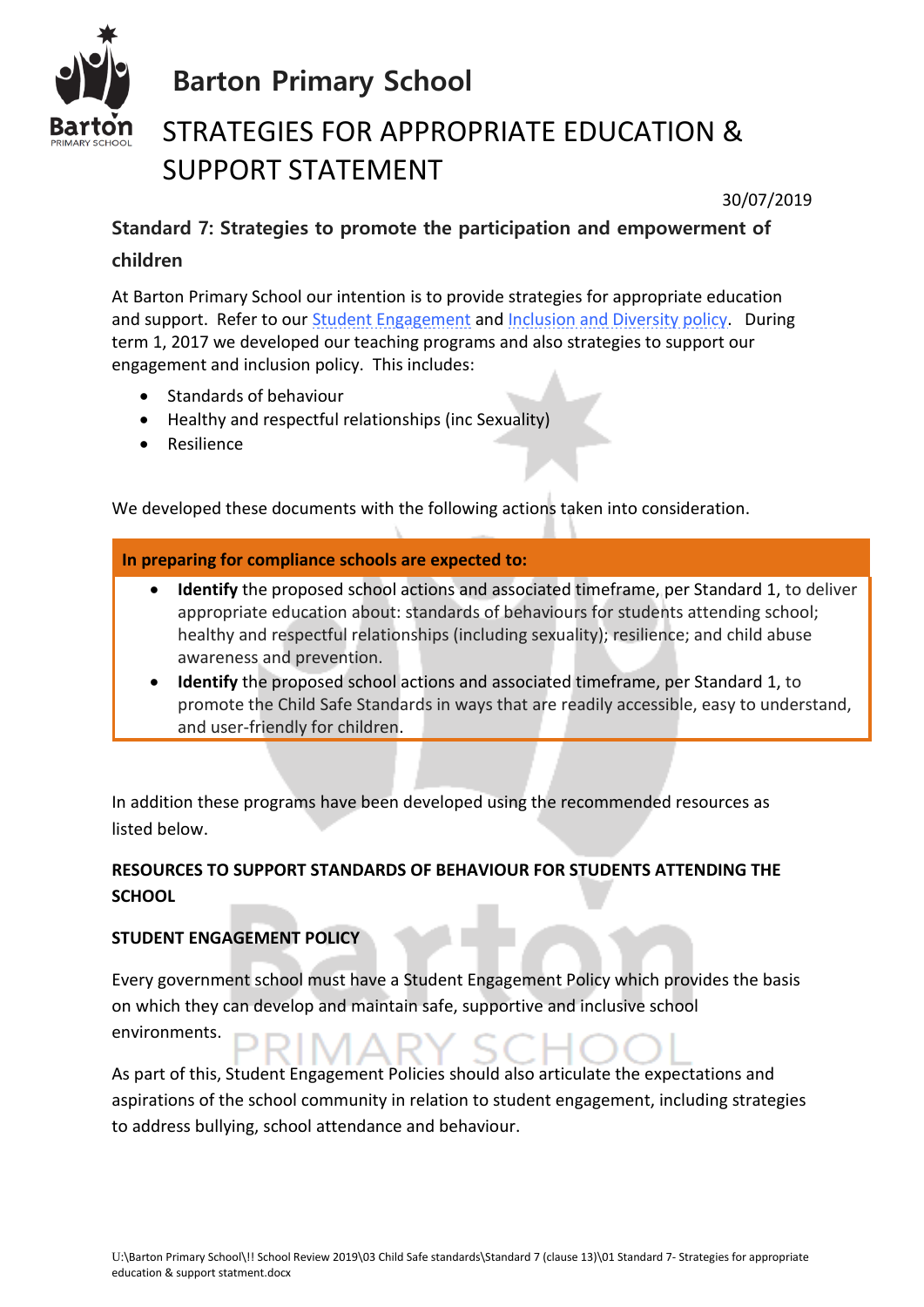

# STRATEGIES FOR APPROPRIATE EDUCATION & SUPPORT STATEMENT

30/07/2019

A school's policy should be developed in consultation with the wider school community including school leaders, teachers, students and parents.

[http://www.education.vic.gov.au/school/principals/spag/participation/Pages/policydev.asp](http://www.education.vic.gov.au/school/principals/spag/participation/Pages/policydev.aspx) [x](http://www.education.vic.gov.au/school/principals/spag/participation/Pages/policydev.aspx)

### **SCHOOL-WIDE POSITIVE BEHAVIOUR SUPPORT (SWPBS)**

An evidence-based framework for preventing and responding to student behaviour. It aims to create a positive school climate, a culture of student competence and an open, responsive management system for all school community members.

[http://www.education.vic.gov.au/school/principals/participation/Pages/wholeschoolengage](http://www.education.vic.gov.au/school/principals/participation/Pages/wholeschoolengage.aspx) [.aspx](http://www.education.vic.gov.au/school/principals/participation/Pages/wholeschoolengage.aspx) 

### **RESOURCES TO SUPPORT HEALTHY AND RESPECTFUL RELATIONSHIPS (INCLUDING SEXUALITY)**

### **RESPECTFUL RELATIONSHIPS EDUCATION**

Respectful Relationships Education focuses on helping students in Prep to Year 10 challenge negative attitudes such as discrimination and harassment that can lead to violence, often against women.

<http://www.education.vic.gov.au/school/teachers/health/Pages/respectrel.aspx>

### **HEALTH EDUCATION POLICIES**

School councils must develop health education policies to support the health messages being delivered within the classroom and with school community input: students, parents and teachers. All school staff must:

be conscious of issues related to the disclosure of personal information

give careful consideration prior to approval of collection of sensitive information

not promote their own personal preferences

select health education materials with care.

### **SEXUALITY EDUCATION**

Comprehensive, inclusive sexuality education is a compulsory part of a school's health education curriculum, taught and assessed by teachers.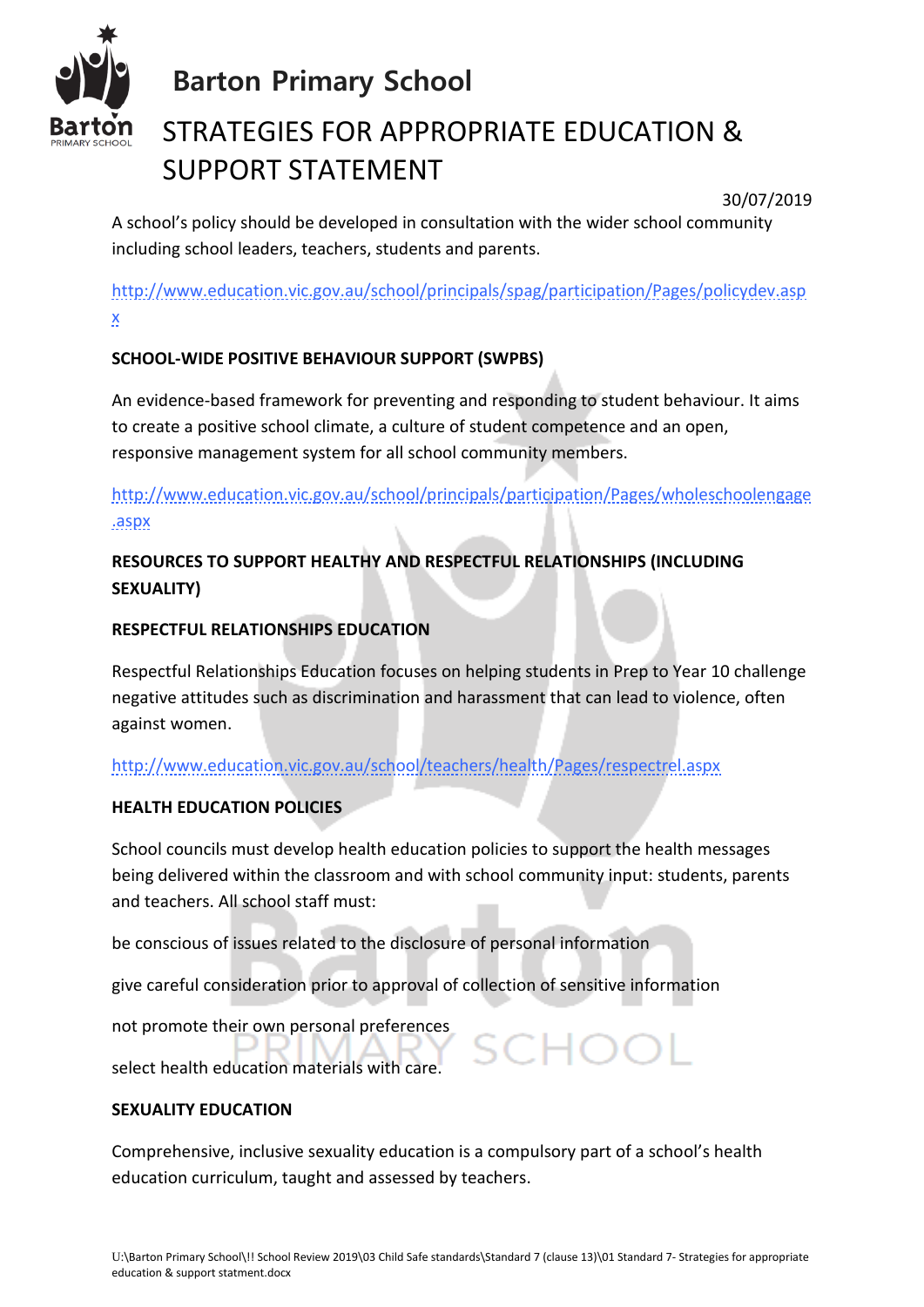

# STRATEGIES FOR APPROPRIATE EDUCATION & SUPPORT STATEMENT

30/07/2019

The promotion of sexual health is a responsibility shared between schools, the local health and welfare community, and parents. School-based sexuality education programs are more effective when they are developed in consultation with parents and the local community. Learning and teaching in sexuality education should be developmentally appropriate.

Schools must support and respect sexuality diversity including same sex attraction. See: [Supporting Diversity in Schools \(PDF -](http://www.education.vic.gov.au/Documents/school/principals/spag/curriculum/supportsexualdiversity.pdf) 119Kb) (pdf - 119.04kb).

For more information on: sexuality education see: [Catching On-line](http://www.education.vic.gov.au/school/teachers/teachingresources/social/physed/pages/sexualityed.aspx)

sexuality diversity inclusion in sexuality education see: [Supporting Diversity in Schools \(PDF -](http://www.education.vic.gov.au/Documents/school/principals/spag/curriculum/supportsexualdiversity.pdf) [119Kb\) \(pdf -](http://www.education.vic.gov.au/Documents/school/principals/spag/curriculum/supportsexualdiversity.pdf) 119.04kb)

### **MENTAL HEALTH PROMOTION**

All health education learning and teaching programs should aim to build student resilience and peer support practices to promote a student's ability to look after oneself, recognise and be aware of one's needs in others, and awareness of appropriate supports in school and in the community. Promoting Healthy Minds for Living and Learning web page provides materials to support school staff create environments conducive to mental health. http://www.education.vic.gov.au/childhood/providers/health/Pages/earlychildhood.aspx

### **SAFE SCHOOLS HUB FOR STUDENTS**

Students have their own Safe Schools site, with carefully selected, age-appropriate online resources to engage them in the challenge of creating safe places to learn and grow. <http://www.safeschoolshub.edu.au/home>

### **HEALTHY TOGETHER ACHIEVEMENT PROGRAM**

An initiative to support schools to create healthier environments for learning. It can assist schools to integrate health and wellbeing activities into strategic and annual plans to improve student engagement and wellbeing outcomes. The Achievement Program provides an evidence-based framework and resources to support schools to take a whole-school approach to promoting health and improving student engagement and wellbeing. This includes supporting the health and wellbeing of students, staff and families through learning, policies, creating a healthy physical and social environment, and developing community links and partnerships.

### <http://www.achievementprogram.health.vic.gov.au/>

### **BEYou – Beyond Blue Foundation**